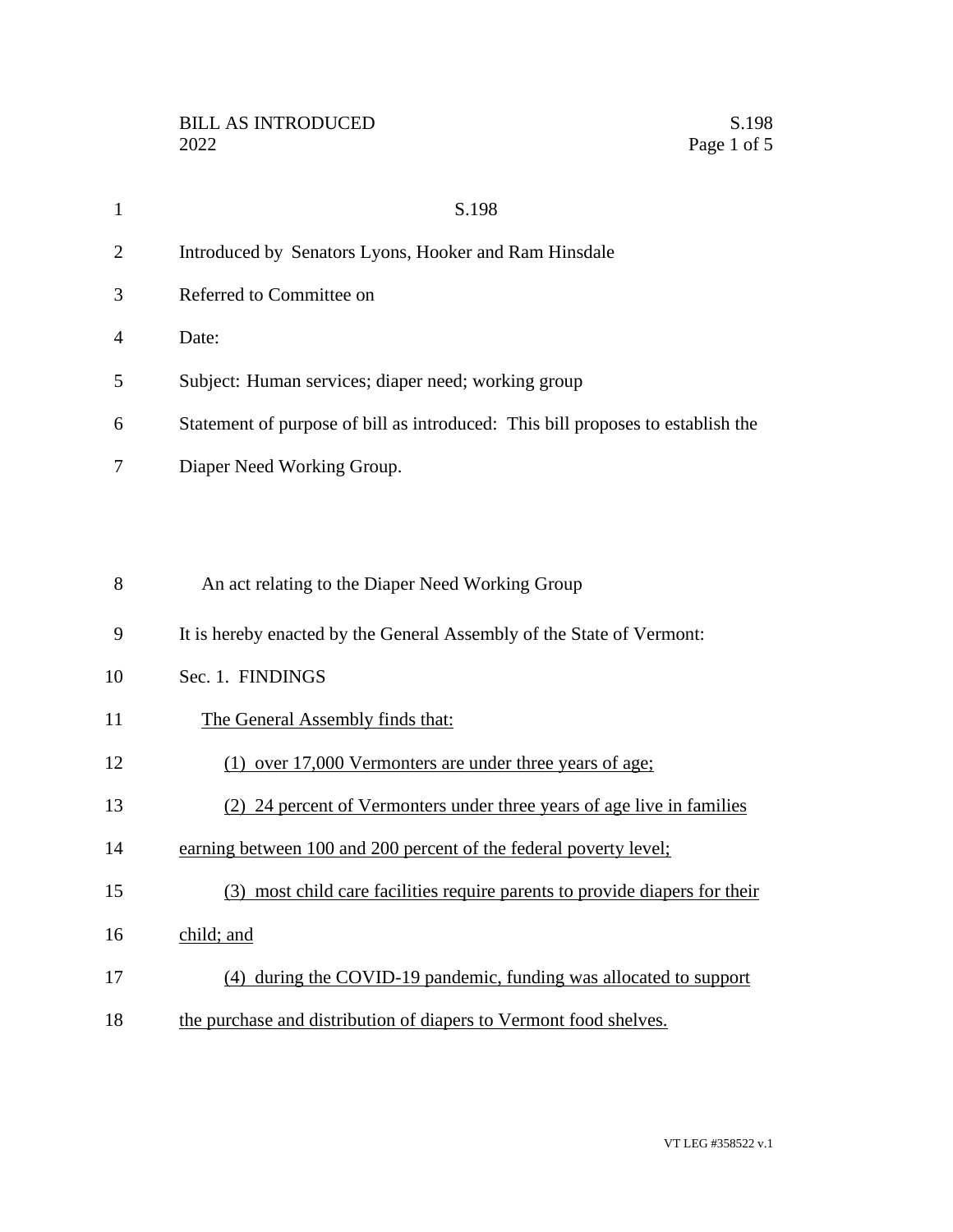| $\mathbf{1}$   | Sec. 2. DIAPER NEED WORKING GROUP; REPORT                                       |
|----------------|---------------------------------------------------------------------------------|
| $\overline{2}$ | (a) Creation. There is created the Diaper Need Working Group to study           |
| 3              | and provide recommendations on the best way to provide diapers to families      |
| 4              | with low income in Vermont to alleviate diaper need.                            |
| 5              | (b) Membership. The Working Group shall be composed of the following            |
| 6              | members:                                                                        |
| 7              | (1) two current members of the House of Representatives, not all from           |
| 8              | the same political party, who shall be appointed by the Speaker of the House;   |
| 9              | (2) two current members of the Senate, not all from the same political          |
| 10             | party, who shall be appointed by the Committee on Committees;                   |
| 11             | (3) the Secretary of Human Services or designee;                                |
| 12             | (4) the Commissioner for Children and Families or designee;                     |
| 13             | (5) the Commissioner of Health or designee;                                     |
| 14             | (6) an employee, volunteer, or representative of a Vermont diaper bank,         |
| 15             | appointed by the Speaker of the House;                                          |
| 16             | (7) a representative of a Vermont foodbank, food shelf, or food pantry,         |
| 17             | appointed by the Committee on Committees;                                       |
| 18             | (8) a representative of the parent-child centers, appointed by the              |
| 19             | Vermont Parent Child Center Network;                                            |
| 20             | (9) a pediatrician licensed pursuant to 26 V.S.A. chapter 23 or 33,             |
| 21             | pediatric nurse licensed pursuant to 26 V.S.A. chapter 28, or other health care |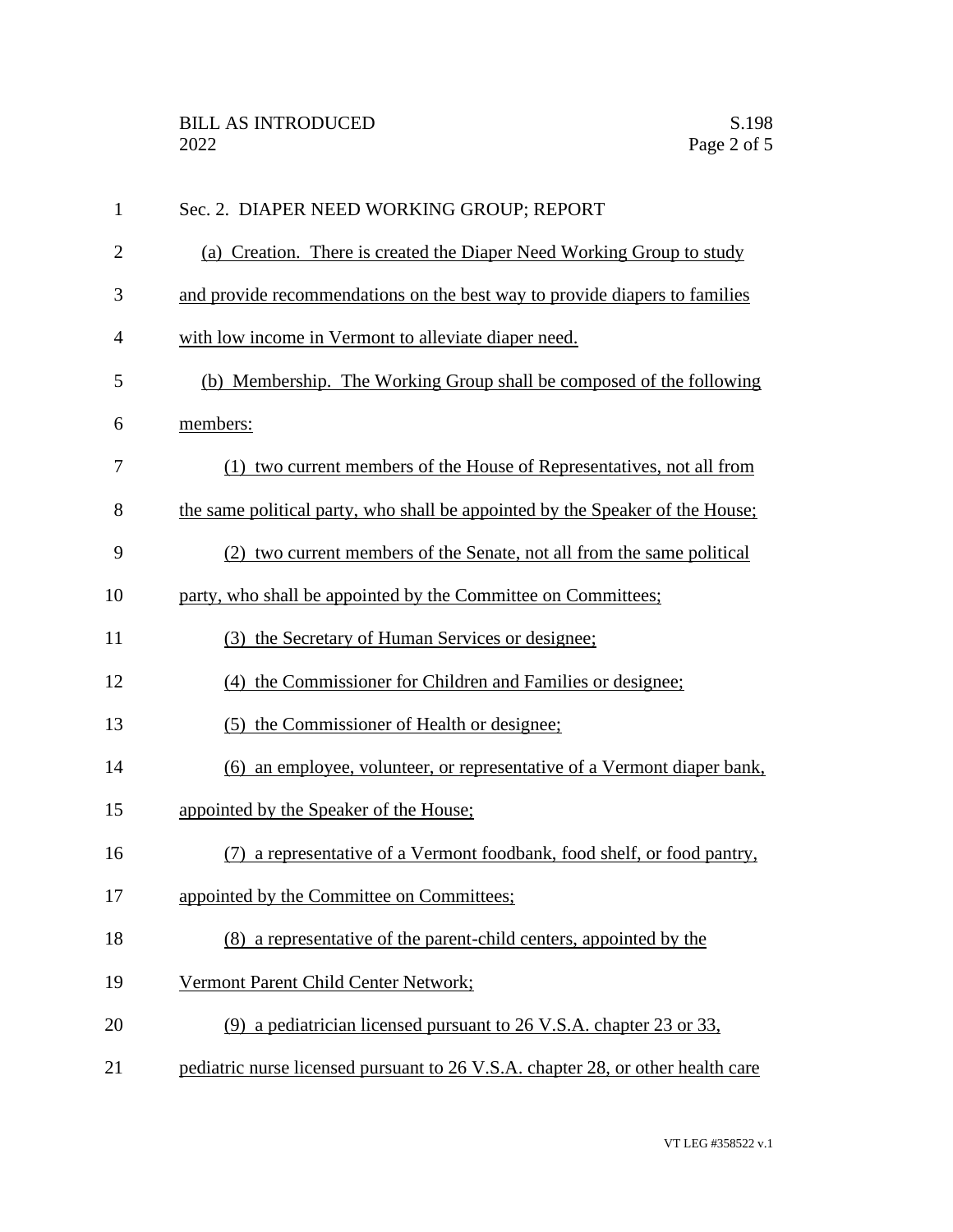| $\mathbf{1}$   | provider familiar with the needs of infants and young children, appointed by |
|----------------|------------------------------------------------------------------------------|
| $\overline{2}$ | the Vermont Medical Society; and                                             |
| 3              | (10) two parents of an infant or young child with low income, not from       |
| $\overline{4}$ | the same family, at least one of whom identifies as a person who is Black,   |
| 5              | Indigenous, or a Person of Color.                                            |
| 6              | (c) Powers and duties. The Working Group shall study and make                |
| 7              | recommendations concerning how best to address diaper need experienced by    |
| 8              | families in Vermont with the goal of alleviating diaper need in Vermont. The |
| 9              | Working Group shall address:                                                 |
| 10             | (1) the scope of diaper need in Vermont;                                     |
| 11             | (2) the most efficient and appropriate method of diaper distribution to      |
| 12             | families experiencing diaper need; and                                       |
| 13             | (3) the potential fiscal impacts of addressing diaper need in Vermont        |
| 14             | and appropriate sources of funding.                                          |
| 15             | (d) Assistance. The Working Group shall have the administrative,             |
| 16             | technical, and legal assistance of the Department for Children and Families. |
| 17             | (e) Report. On or before December 1, 2022, the Working Group shall           |
| 18             | submit a written report to the House Committee on Human Services and the     |
| 19             | Senate Committee on Health and Welfare with its findings and                 |
| 20             | recommendations for legislative or regulatory action.                        |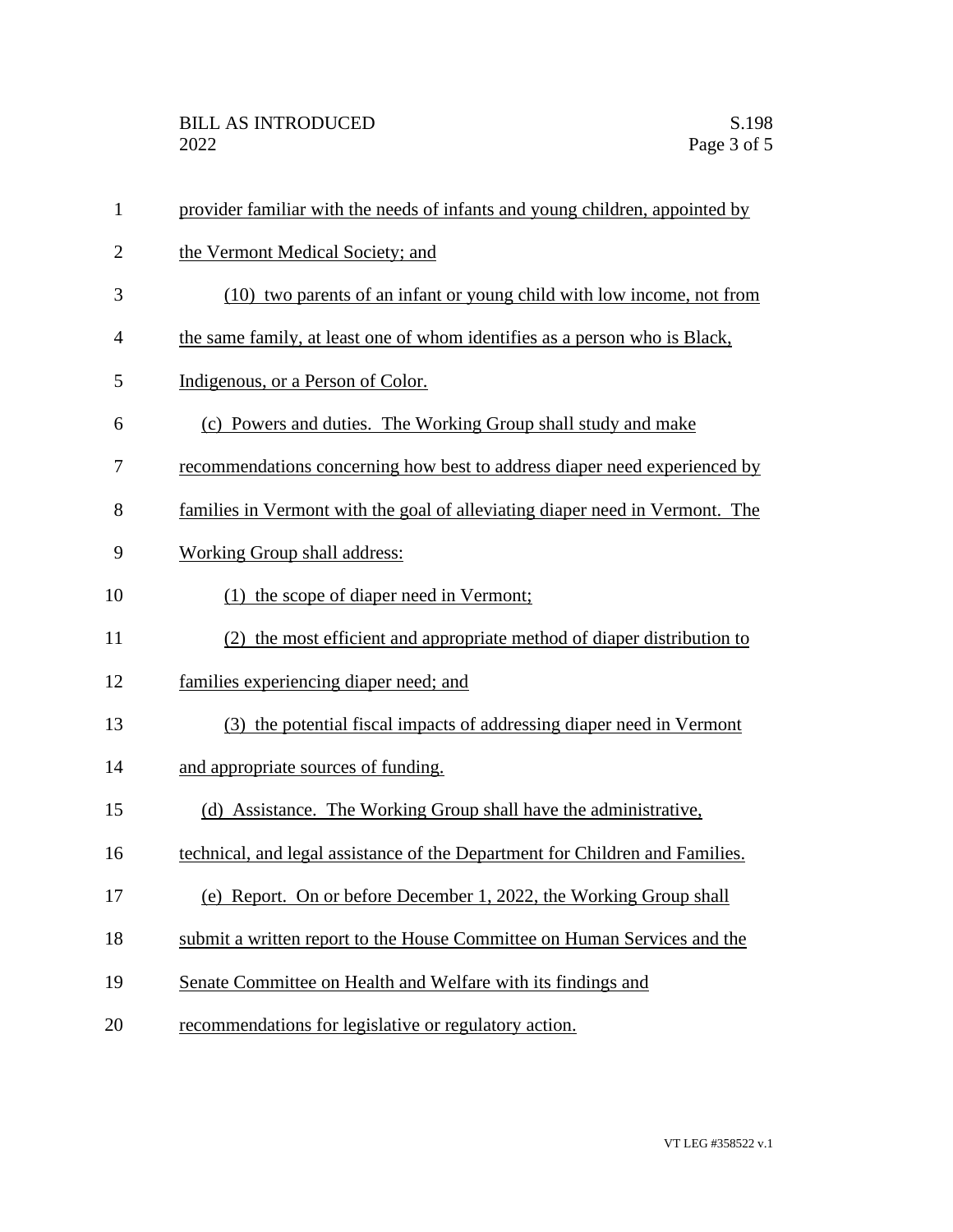| $\mathbf{1}$   | (f) Meetings.                                                                |
|----------------|------------------------------------------------------------------------------|
| $\overline{2}$ | (1) The Commissioner for Children and Families or designee shall call        |
| 3              | the first meeting of the Working Group to occur on or before August 1, 2022. |
| $\overline{4}$ | (2) The Working Group shall select a chair from among its members at         |
| 5              | the first meeting.                                                           |
| 6              | (3) A majority of the membership shall constitute a quorum.                  |
| 7              | (4) The Working Group shall cease to exist on December 1, 2022.              |
| 8              | (g) Compensation and reimbursement.                                          |
| 9              | (1) For attendance at meetings during adjournment of the General             |
| 10             | Assembly, a legislative member of the Working Group serving in the           |
| 11             | member's capacity as a legislator shall be entitled to per diem compensation |
| 12             | and reimbursement of expenses pursuant to 2 V.S.A. § 23 for not more than    |
| 13             | eight meetings. These payments shall be made from monies appropriated to     |
| 14             | the General Assembly.                                                        |
| 15             | (2) Other members of the Working Group shall be entitled to per diem         |
| 16             | compensation and reimbursement of expenses as permitted under 32 V.S.A.      |
| 17             | § 1010 for not more than eight meetings. These payments shall be made from   |
| 18             | monies appropriated to the Department for Children and Families.             |
| 19             | (h) Appropriation.                                                           |
| 20             | (1) The sum of $$7,000.00$ is appropriated to the General Assembly from      |
| 21             | the General Fund in fiscal year 2023 for per diem compensation and           |